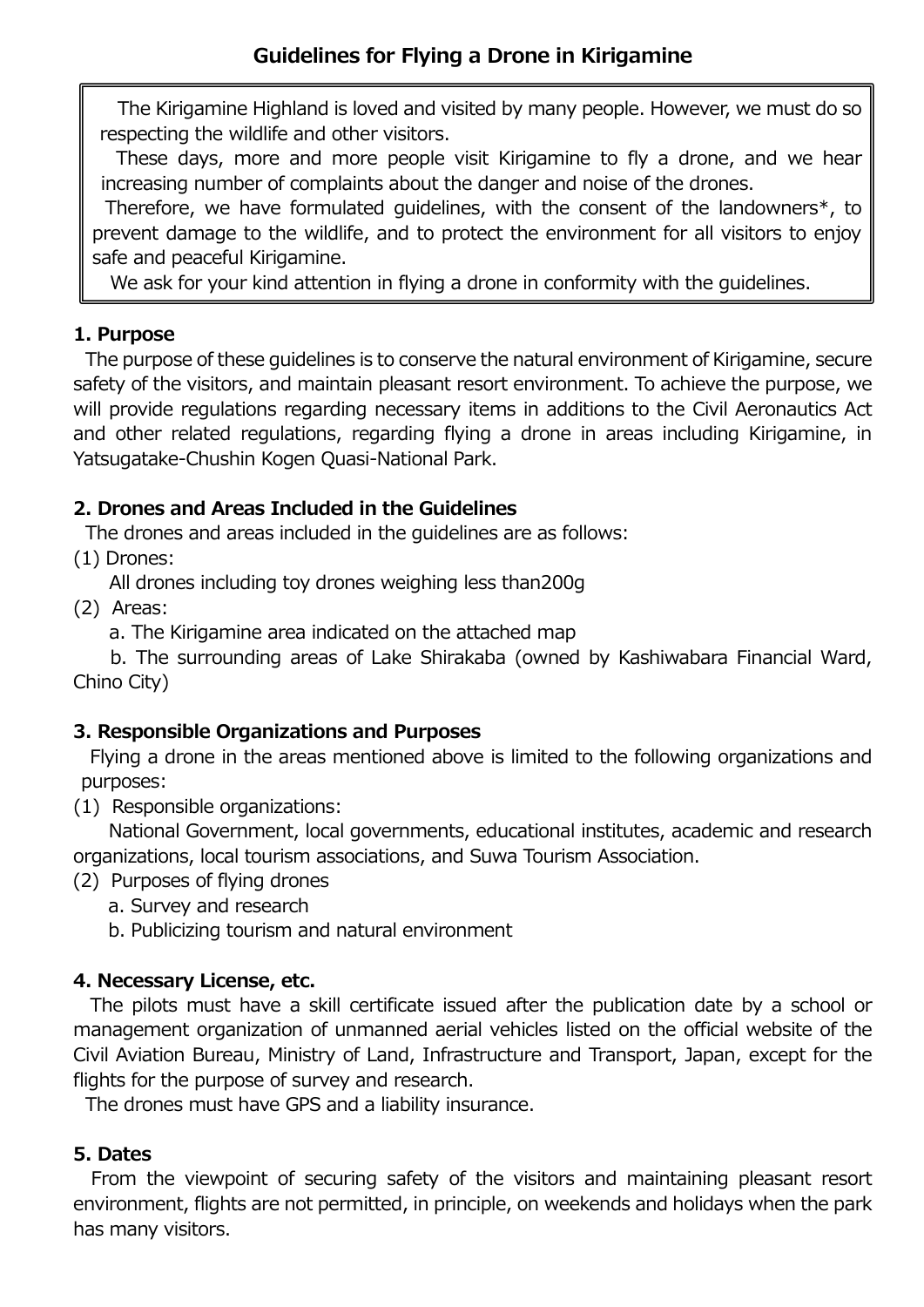### **6. Cautions for Operating Drones**

Please pay attention to the park visitors and wildlife when you fly a drone.

In addition, please do not fly a drone near the weather radar in Kurumayama, since drones may crash due to the frequency of the Kurumayama Weather Radar, and it may affect the weather radar.

### **7. What to Do When a Drone Crashes**

Since the areas included in the guidelines are part of a Quasi-National Park, if your drone should crash, please follow the prescribed procedures immediately in conformity with the Natural Parks Act, retrieving the drone and restoring the area following the instructions by the park manager.

If your drone should crash into the marshland, which is a Designated Natural Monument, the act of retrieving your drone is an act of trampling plants. Therefore, you must apply for permission to alter a current state in conformity with the Cultural Properties Protection Act. It will take about two months for the Government to grant permission to you. Retrieval of your drone must be done after receiving the permission, under the instructions by an expert to minimize the load on the plants and marshland.

### **8. Application and Report**

If you wish to fly a drone in the areas included in the guidelines, you must apply for the flight five days prior to the event at Kirigamine Nature Center or the office of Kirigamine Natural Environment Conservation Council, using designated forms. In addition, please make arrangements about flight areas with Suwa City Glider Association if you wish to fly your drone in the Kirigamine area, or with Hashigamine RC Soaring Club if you wish to fly your drone in the Lake Shirakaba area.

Additionally, the pilot must wear bibs (vest), and report the content of the flight to the office you have submitted application to, within three days after the date of the flight.

```
Application and inquiries:
```
April 15-November 15:(Except Wednesdays, 8:30am-5:15pm) Kirigamine Nature Center (7718-9 Kirigamine, Shiga, Suwa City) TEL: 0266-53-6456, E-mail: info@kirigamine-vc.jp

November 16-April 14:(Except weekends and holidays, 8:30am-5:15pm) Kirigamine Natural Environment Conservation Council (c/o Environment Division, Suwa Regional Development Bureau, Nagano Prefecture (1-1644-10 Kamigawa, Suwa City) TEL: 0266-57-2952, E-mail: [suwachi-kankyo@pref.nagano.lg.jp\)](mailto:suwachi-kankyo@pref.nagano.lg.jp)

### **9. Effective Date:**

April 1, 2020

#### **10. Other Remarks:**

・We will share the content of your flight application with the landowners, and you may be asked to meet with them to discuss the flight.

 ・These guidelines will not apply for search and rescue, or an emergency flight to confirm disaster situations.

 ・You may be asked to cancel your flight due to the weather or for environment conservation.

 ・These guidelines will be reviewed as necessary in accordance with the revision of the law on drones, the environment around Kirigamine, and flight situations.